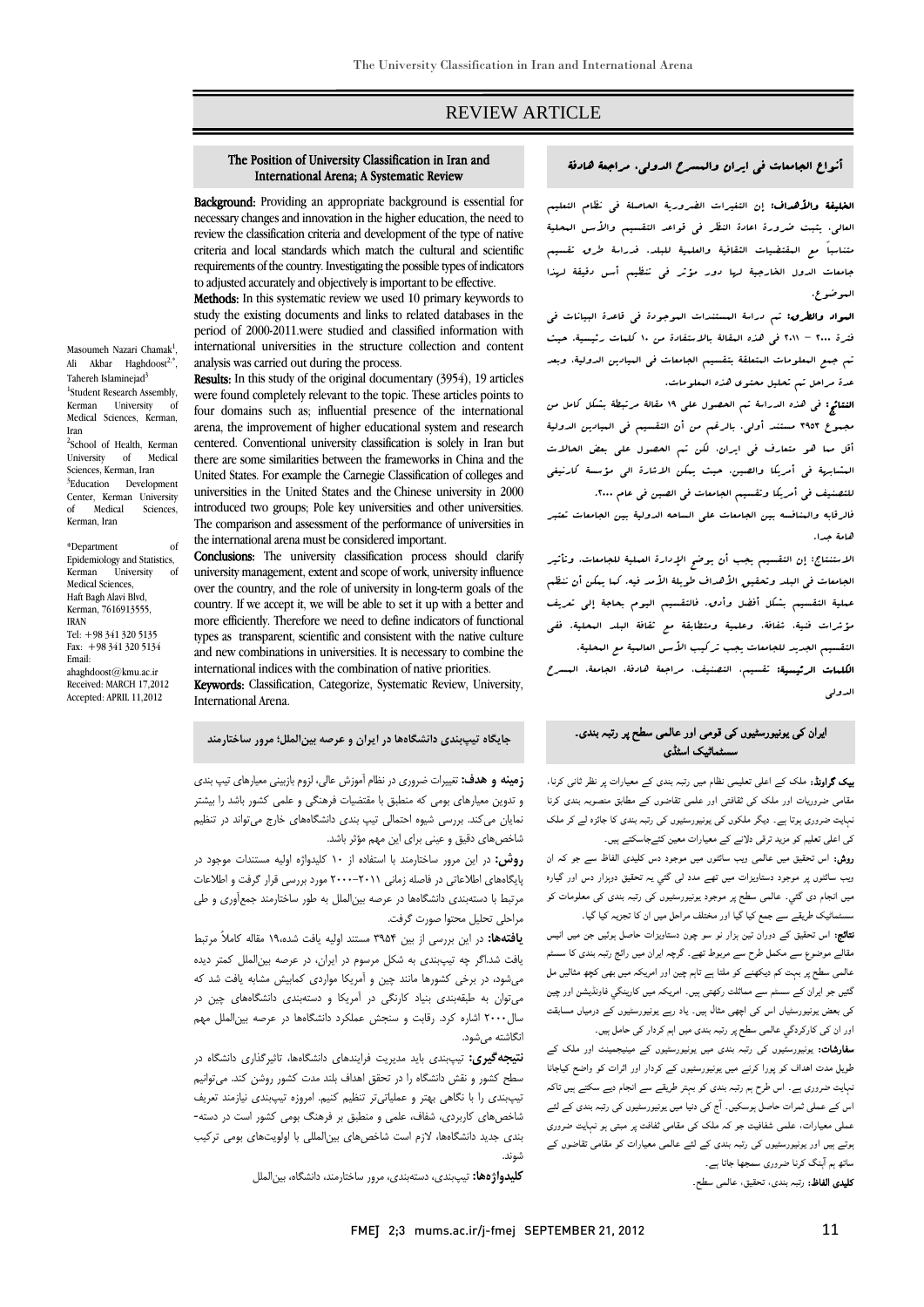## **INTRODUCTION**

 Since the vision (20-year) has clarified achieving the goals of the Islamic Republic of Iran in 1404, there are a lot to do to achieve scientific progress and social development in the region. A new approach and special attention to development and implementation of educational and research infrastructures is the top position in all aspects of economic construction, required. We need to design the reform programs.

required. We need to design the retorm programs.<br>Development of science and technology infrastructures of the country is an important mechanism to compete in various fields. Therefore it is extremely important to develop the quality of higher education through a major effort in curriculum reform because higher education has played an important role in the cultural and social development (1).

Educational system and consequently the scientific development of our country have faced with many barriers. To improve the current educational system and research- oriented developments, an innovation process is necessary. successful innovations created in the country and its integration with the older patterns and appropriate management in In addition to innovative design, to implementation of university environments seem necessary (1, 2).

 There are 50 universities and colleges of medical sciences in of Ministry of Health and Medical Education, there are three types in universities. Every college or university of medical Iran now. According to the approval in Deputy of Education sciences is placed in one of the three categories.

In this classification, the first type includes the bigger and<br>older universities, the medium universities are placed in the second type, and type three includes newer and smaller In this classification, the first type includes the bigger and schools (3).

 The reason behind the classification is related to some universities always try to improve their status, but there are not any accurate and objective criteria and indices. Regarding these problems taking a look at out of the country and reviewing the methods of classification in other universities is necessary and could be helpful to set and<br>make out some accurate and objective indices challenges in the past and now. The medical sciences make out some accurate and objective indices.

 Since a large number of constraints that directly or indirectly affect this process it's better to classify universities based on some objectives and its results will certainly be effective to reviewing opportunities and constraints in order to help building a momentum in the university 2- a better comparison of performance with regard to infrastructure, 3- compliance with the requirements of the organizational chart; 4- creating an the perfect platform for the necessary change and innovation of higher education system in the process input and output conditions; 6- the need to review the type and formulation of local standards that comply with the requirements of the l, improve the performance system. These objectives are 1 atmosphere of healthy competition and motivation 5- providing cultural and scientific status of the country.

# **METHODS**

 The aim of this study was to carry out a systematic review of position of classification of universities in Iran and international arena in international documentation and management policies that are applied for the reform and the literature to appraise the data existing about the

 universities in the world. This systematic review study has improvement of higher education system by outstanding executed in the following four steps (4).

## Step 1: Search for relevant studies:

 As the type of classification described, is still at a relatively pioneer stage in Iran and there was no documents about this key word in the native and international sites, thus the review includes all data that screened for the purpose of this review, the concept of classification includes the following definitions<br>and concepts, "classified", "level" and "categorized" and concepts: "classified", "level" and "categorized".

 We searched in all fields relevant to provide evidence of the classification strategies that have been implemented by universities, focusing on classification strategies in developing the literature that was limited to publications between 2000- 2011that appeared to target. Databases searched included: Iran Medex, Magiran, SID, IranDoc and medical education journals, Science direct, Google scholar, Eric, PubMed using "(Classification) AND (Medical university) OR (National policies to universities excellence) OR (Initiatives) OR (Successful experience pursuing) OR (World class university) OR (Vision) higher education international arena, a systematic review of validated search strategies identifying the following keywords: OR (Mission) OR (Category) OR (Level of classified) "

 Title and abstracts were downloaded and duplicated. All potentially relevant papers were retrieved. Data was extracted and coded by reviewers with using a standard process checked. The purpose was to ensure that, as far as possible, 3954 articles, out of these which 122 met the inclusion criteria all literature in the field was identified, this research yielded described.

Step 2: The quality evaluation of the study: we categorized and analyzed the review findings (122 full texts) according to relevant studies) ,and the method reported in the primary the study design employed, the study quality (low to high studies. We presented the results of studies in Figure 1.



**Figure 1.** Flowchart of selection for systematic review

 $\overline{a}$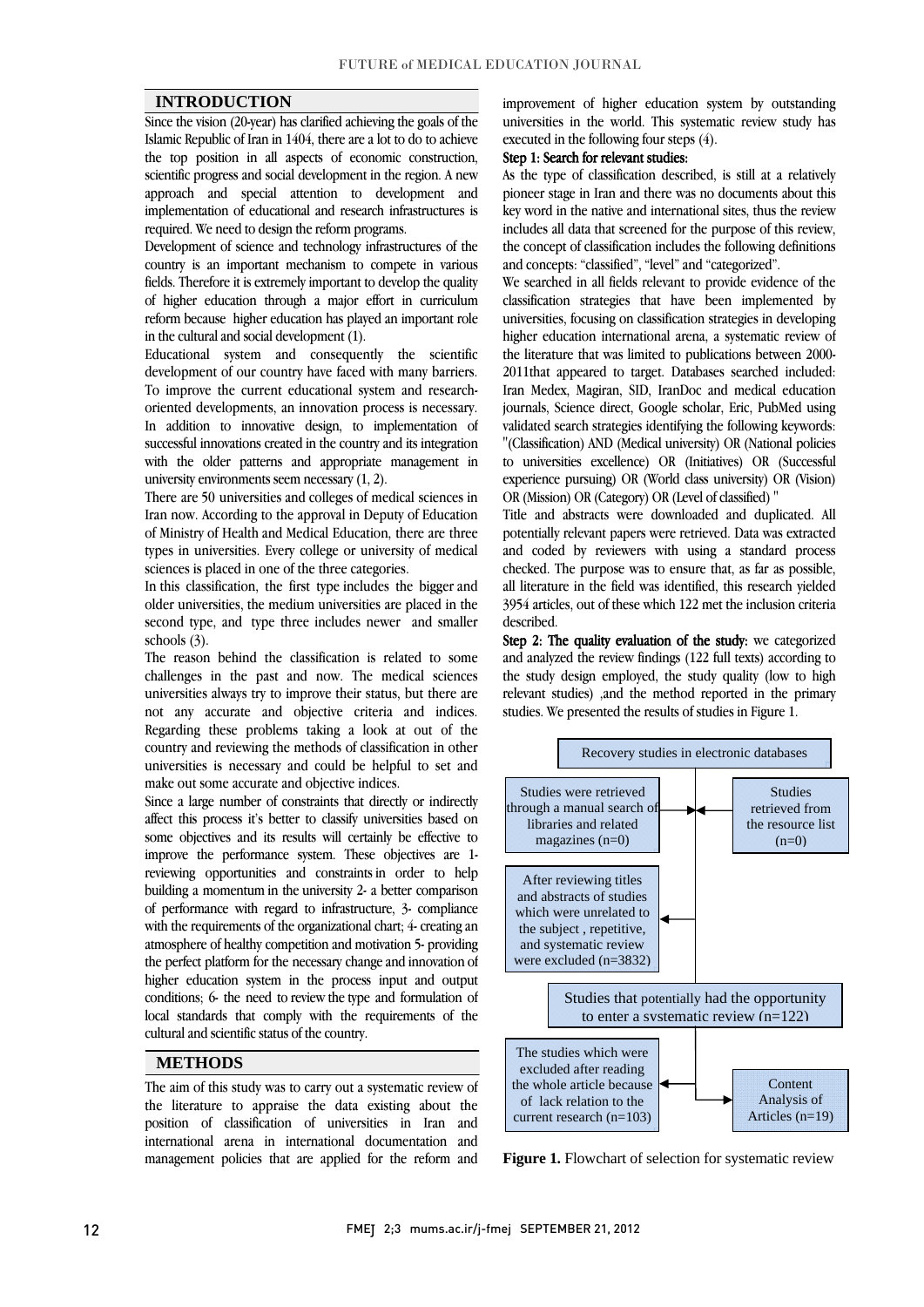| Step 3: The findings from this review were summarized and critically reviewed to identify the key concepts (Table 1). |
|-----------------------------------------------------------------------------------------------------------------------|
|-----------------------------------------------------------------------------------------------------------------------|

| Table 1. The main findings |                                                                                                                                             |                                                                                                                                                                                                                                                                                                                                                                   |  |
|----------------------------|---------------------------------------------------------------------------------------------------------------------------------------------|-------------------------------------------------------------------------------------------------------------------------------------------------------------------------------------------------------------------------------------------------------------------------------------------------------------------------------------------------------------------|--|
| Row                        | As a study / country / year                                                                                                                 | The main findings                                                                                                                                                                                                                                                                                                                                                 |  |
| $\mathbf{1}$               | International strategies of universities in<br>England/2007                                                                                 | England aims to compete successfully in the international arena, having focused<br>more on research in universities and in the strategic plans of entering the country<br>since 1980 and strengthened it in 1992. Active marketing of the world, especially<br>China and India, focusing on opportunities such as English language, and<br>international agencies |  |
| 2                          | Convergence and Diversity: The Role<br>and Influence of University Rankings/<br>2006                                                        | Investment, creating incentives for research and its conduct, ranking with an<br>emphasis on community needs                                                                                                                                                                                                                                                      |  |
| $\sqrt{3}$                 | University Ranking Systems: A Critique/<br>2007                                                                                             | Indicators of performance rankings for all educational institutions to the<br>difference in mission objectives, Necessary to modify the ranking method,<br>Emphasis on horizontal and indicators of academic rankings.                                                                                                                                            |  |
| $\overline{4}$             | Higher aspirations: An agenda for<br>reforming European universities/2008                                                                   | Performance of the top research universities in America, Improving the<br>performance of universities in Europe; increasing funding and university<br>autonomy, constructive competition between students and professors.                                                                                                                                         |  |
| 5                          | Emerging regulatory regionalism in<br>university governance: a comparative<br>study of China and Taiwan/2010                                | Efforts to promote global ranking of universities in global marketing, moving<br>from the traditional models of internationalization and higher education reforms<br>in China and Taiwan.                                                                                                                                                                         |  |
| 6                          | .Rankings and the Global "Battle for<br>Talent"/ United States/2009                                                                         | Rankings in recent years caused widespread restructuring of higher education,<br>removing barriers to academic education and research. Economic engine of<br>higher education.                                                                                                                                                                                    |  |
| 7                          | Seeking Excellence in the Move to a<br>Mass System Institutional Responses of<br>Chinese<br>Comprehensive<br>Key<br>Universities/China/2010 | Excellent position in the global rankings, with an emphasis on business<br>development, international cooperation and exchange of students in academic<br>environments, integration of universities, meeting the Chinese model of<br>development.                                                                                                                 |  |
| 8                          | Globalization, national development and<br>university rankings /Australia/ 2008                                                             | National ranking based on the necessity of classifying universities according to<br>the mission and a separate group, using the rating unit for all causes of decline to<br>lower levels                                                                                                                                                                          |  |
| 9                          | China's Higher Education Excellence in<br>the Context of Globalization: The World-<br>Class University/China/2006                           | Privatization, clarification of University assessment, student exchange, and close<br>relationship with university, industry reform and upgrading the main causes of<br>Europe. Landscape of higher education inevitably moving towards globalization.                                                                                                            |  |
| $10\,$                     | A Great Leap Forward to Excellence in<br>Research at Seoul National University/<br>South Korea/2006                                         | Strengthening infrastructure in secondary education, Quality of higher education,<br>independent university, the role of the private sector and focus on improving<br>educational policies of the World Top Ranked University in Seoul.                                                                                                                           |  |
| 11                         | The application of balanced scorecard in<br>the performance of evaluation of higher<br>education Taiwan/2006                                | Achieving the goals of higher education management system capable of<br>promoting technology and staff awareness and standard of performance appraisal<br>system.                                                                                                                                                                                                 |  |
| 12                         | Academic quality, league tables, and<br>public policy: A cross-national analysis<br>of university ranking systems/2005                      | Emphasis on the ratio of output and input processes, role of government policy in<br>promoting university rankings                                                                                                                                                                                                                                                |  |
| 13                         | University ranking using research,<br>educational and environmental indicators<br>/2010                                                     | In an effort to evaluate the scientific and objective ranking of universities,<br>providing valuable information about the university and a better understanding of<br>their development                                                                                                                                                                          |  |
| 14                         | 2006 Academic Ranking of World<br>Universities by Broad Subject Fields                                                                      | Efforts to improve the ranking system for higher education. Performance of<br>measurement research of university rankings.                                                                                                                                                                                                                                        |  |
| 15                         | Academic Ranking of World Universities<br>And the Performance of Asia Pacific<br>Universities / china / 2007                                | Managers do not need to rely on rankings and use various types of<br>comprehensive evaluation and comprehensive analysis                                                                                                                                                                                                                                          |  |
| 16                         | Institutional Mission vs. Policy Constraint?<br>Unlocking Potential', Higher Education<br>Management and Policy/ U.S/2005                   | Emphasis through the establishment of research institute, supporting active<br>researchers, communication training and research, grant funding and research,<br>use of operational indicators for internal and external evaluation processes. Use of<br>research results.                                                                                         |  |
| 17                         | New Carnegie Classification Places WSU in<br>Highest Research Category 2006                                                                 | Carnegie classification of institutions in the United States in 1970; divided into<br>four categories of universities and colleges and each of the four geographic<br>regions, anticipating future needs and planning for higher education                                                                                                                        |  |
| 18                         | Japanese<br>flagship<br>universities<br>at<br>a<br>crossroads/ Japanese /2007                                                               | the<br>relationships in Asia, Europe, and America, giving<br>Strengthening<br>scholarships to attract outstanding students and providing enhanced facilities for<br>students. The world's top research universities in an effort to join the union                                                                                                                |  |
| 19                         | University in China.2004-2012                                                                                                               | Project 211: enhanced 100 key institution in China, reforming their management<br>systems, 985 Project: To establish a world-class university degree                                                                                                                                                                                                              |  |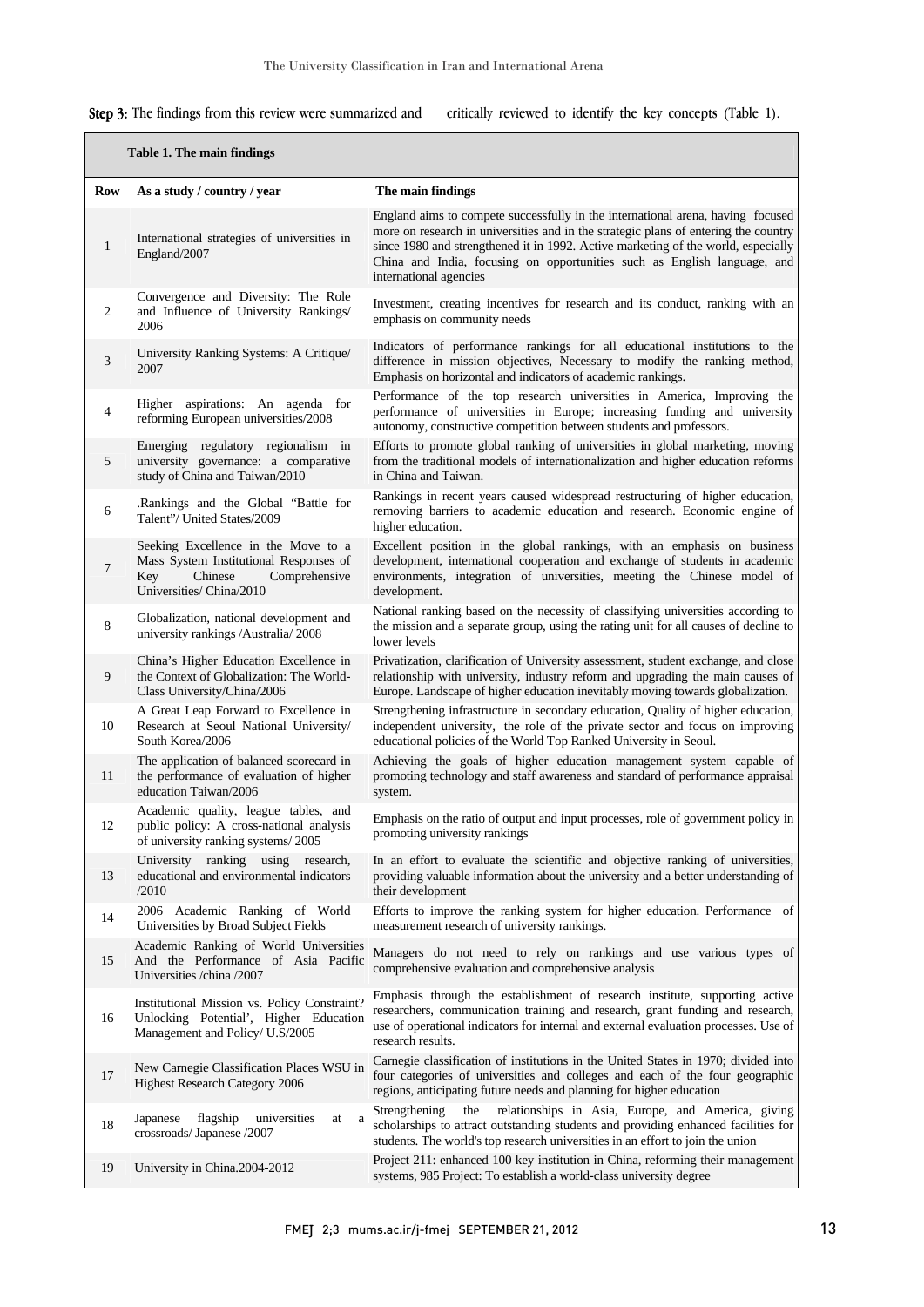L

| Table 2. Integrating the main findings of selected studies |                                                                                                                                                                                                                                                                                                                                                                                                                                                                                                                      |  |  |
|------------------------------------------------------------|----------------------------------------------------------------------------------------------------------------------------------------------------------------------------------------------------------------------------------------------------------------------------------------------------------------------------------------------------------------------------------------------------------------------------------------------------------------------------------------------------------------------|--|--|
| <b>Key Concepts</b>                                        | <b>Results</b>                                                                                                                                                                                                                                                                                                                                                                                                                                                                                                       |  |  |
| Effective presence in<br>international arena               | The majority of countries compete successfully in the international scientific arena<br>as their main goal. Active marketing in other countries, focusing on opportunities,<br>reform of educational policies, attracting outstanding students, giving scholarship,<br>facilities for students, the world's top research universities to join the union,<br>communication skills in an educational setting, the main provisions of international<br>human resource development prospects of countries in this field. |  |  |
| Promoting higher education<br>system                       | Landscape of higher education is moving toward globalization. The powerful<br>management system, technology promotion, University privatization and<br>transparency, making relations with both industry and academia, integration of<br>universities as the main factor correction.                                                                                                                                                                                                                                 |  |  |
| Acquisition of the superior<br>position in world rankings  | Popularity ranking has restructured higher education. Developing<br>a global<br>partnership,<br>students<br>of<br>academic<br>exchanging<br>integration<br>disciplines, establishment of international agencies, emphasis on academic outputs<br>and processes, strengthening infrastructure in secondary education, professors and<br>students to promote cooperation, independence of universities, focus on policy<br>reform of important policies of the countries of the world.                                 |  |  |
| Focus on research                                          | The strategy of : giving priority to their education as the key to the success of the<br>educational system, investment, motivation to do research, research funding,<br>research establishment, application of research results, operational indicators used<br>to assess internal and external factors are the most important actions in this regard.                                                                                                                                                              |  |  |
| Classification of educational<br>institutions              | 211 new projects, the Chinese government's efforts aimed at strengthening about<br>100 institutions of higher education as a key national priority for the 21st century is<br>of great importance in improving higher education and increasing the capacity of<br>China's international competitiveness. Change of Carnegie's classification to<br>another classification in order to promote higher education institutions in the United<br>States.                                                                 |  |  |

j

 Step 4: Meta-synthesis of findings: In this step, we conveyed the results of the corresponding articles and concepts that reported a comprehensive classification of articles (Table 2).

## **RESULTS**

 This research yielded 3954 articles. Of these, 122 met our inclusion criteria described at the first stage of a systematic review. 94 articles identified through Google scholar and 28 papers were identified through Eric educational site. search, only a small proportion of these were of sufficient academic rigout to be included in our review. Even with extensive and lengthy search, the searches resulted in 19 papers being selected for more detailed scrutiny out of 122 Although a large number of papers resulted from our citations.

 Despite extensive search, deep and detailed analysis, no paper is closely related to this viewpoint "Classification". Only there were two evidences in United States and China universities.

 China's University Rankings 2000" was developed with three objectives in mind, in this ranking, the universities in China divided in to two groups: Key Universities (universities participating in the Chinese Government's "211 Education Plan" and "Key Universities" accredited by

 Education Department of China) and Other Universities (universities not participating in the "211 Education Plan" and "Key Universities"). Universities in these two groups were ranked separately. These rankings were based on 17 adjusted and universities also classified in two categories, as indicators in seven categories. In 2001 the indices were revised all universities were finally in place a floor (5- 6).

 The Carnegie universities Classification developed by the Carnegie Foundation (the Carnegie Commission on Higher for use in 1973 and subsequently updated every few years. The first classification divided universities and colleges in four categories: national universities, national colleges and  $\mathbf{C}$  based on geographical regions; North, South, West and Education) in 1970. The Basic Classification was published universities and regional colleges are divided. Then, each Middle West are divided (7-9).

 Competition among universities and the evaluation of university performance is a basic priority; it is not a new higher education systems of each country contributed in the development of different approaches for university issue. Each university operated and the priorities of the performance evaluation.

 Ranking systems, as appear from literature, are inadequate approaches to evaluate the performance of a university. A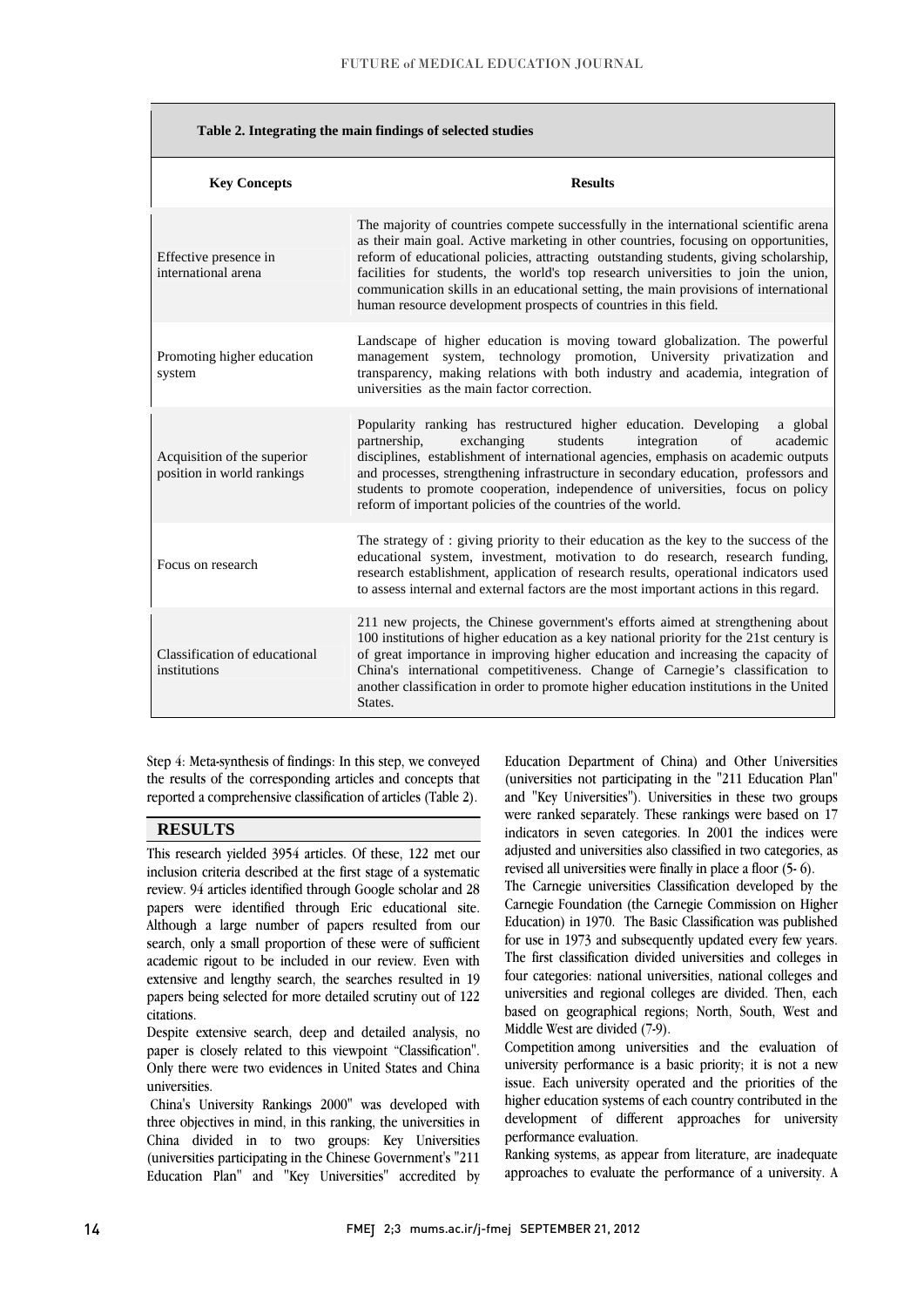ranking system should emphasize on all educational processes (teaching, research, external engagement) and infrastructure and categorize indicators to inputs, processes, outputs and outcomes. However, if certain changes are incorporated, they can be a useful tool for students and other stakeholders.

Generally, the results of this systematic review can be stated in the form of five following key factors that are the necessary foundations for success.

## 1. Extending the University's Global Presence

A global university must adopt a perspective that goes well beyond the physical and intellectual boundaries and expand language and cultural literacy, and provide creative opportunities for faculties and students to work and learn together in international settings. Furthermore collaborations with universities from around the world will increase the academic programs and research initiatives. A study in this regard mentioning globalization was a key component to the success of the British Universities counts after 1992 (11-10).

Also globalization is one of the hottest issues for the East Asian universities; Japanese, Chinese and South Korean universities follow different internationalization strategies. It is the mission of the University of Tokyo as the highest in Asia and 21st in the world in 2011 according to Academic Ranking of World Universities to present to the world a new model for a university that re-establishes faith in knowledge. With this mission the university has founded the office for international academic strategy in order to cooperate with the global community and follow these strategies; promotion of an internationality linked education system through promoting educational and study program for sending students overseas and attempts will be made to attract students from around the world, establishment and operation of overseas research bases, formation of an international consortium to develop closer ties to share in research and education at global standards, contribution to maintaining the system of sharing research with overseas organizations on the basis of mutual agreement (12-15).

## 2. Higher education system promotion

Higher education as an economic engine must adopt a global perspective through creative opportunities for faculties and students to work and learn together in international settings.

In addition, some studies mentioned that higher education promotion enhanced by these strategies: skilled and capable management, using advance technology. Staff training, estimating future needs of higher education system and planning to supply them, close relationship between industry and universities, increasing investment of industrial sectors on universities, integration of universities.

Whereas the superiority is a multidimensional concept in higher education, the world-class universities are recognized in part for their superior outputs such as; highly qualified faculty, excellence in research, quality teaching and excellent faculty members for research published in top scientific journal research, and producing well-qualified graduates.

Goals are to be achieved are as follows; the private universities, clarification in university evaluation, increasing the number of post graduate students and international exchange agreements to promote sending the university students abroad and creating virtual university (9, 13-19).

3. Striving to acquire superior position in the world ranking

The most papers have focused on achieving the superior position in the global ranking as an important issue that must be considered. For instance, in order to transform Seoul National University into a world-class university, the reform of higher education focused on factors such as: improving the educational environment, improving the university curriculum, changes in university atmospheres and improving the research activities, emphasizing on international cooperation for establishing or upgrading research and education capabilities of institutions, creating international collaboration with high quality overseas educational institutions overseas through co-operation in a number of programs, adopting incentive systems for professors who have quality journal publications (15-16, 19- 23).

Some studies pointed that the evaluation of universities according to the outcomes should be considered on the world rankings and believed that the assessment of higher education learning outcomes on an international scale by creating measures would be valid for all cultures and languages and it should be considered in the ranking process as well as emphasis on inputs (24- 25).

Also many studies were related to describing the various ranking methodologies and their indexes that address them are beyond the scope of this topic.

#### 4. Research- oriented university ( research center)

Another important issue in these studies was to focus on research, comprehensive research-oriented universities. Many universities have a research priority in their education strategy. They pursue frontier knowledge, by promoting excellence in research and consider the establishment of institutes for advanced research to conduct research and educational activities. Some article reviews showed the importance of research more than education (10- 11, 24- 26).

### 5. Classification of universities and institutions of higher education

The Chinese government's aim to promote the higher education system has run various projects; 211 and 985. Project 211 is a project which aims to strengthen approximately 100 key universities and colleges for the 21st century, to improve the quality of education, research, management, and institutional efficiency. University leaders who have made significant contributions to the university and which focused on the improvement of university management and evaluation system.

The goals of Project 985 also include the expectation that will develop universities into a "world-class" university. This plan aims to develop the top 10 universities in the country in to two stages: in the first stage there are nine universities and the second step there are 40 universities that participated in this project (5).

The Carnegie Classification of Institutions of Higher Education is in US News group ranking groups American colleges and universities according to their mission as defined by factors such as the highest level of degrees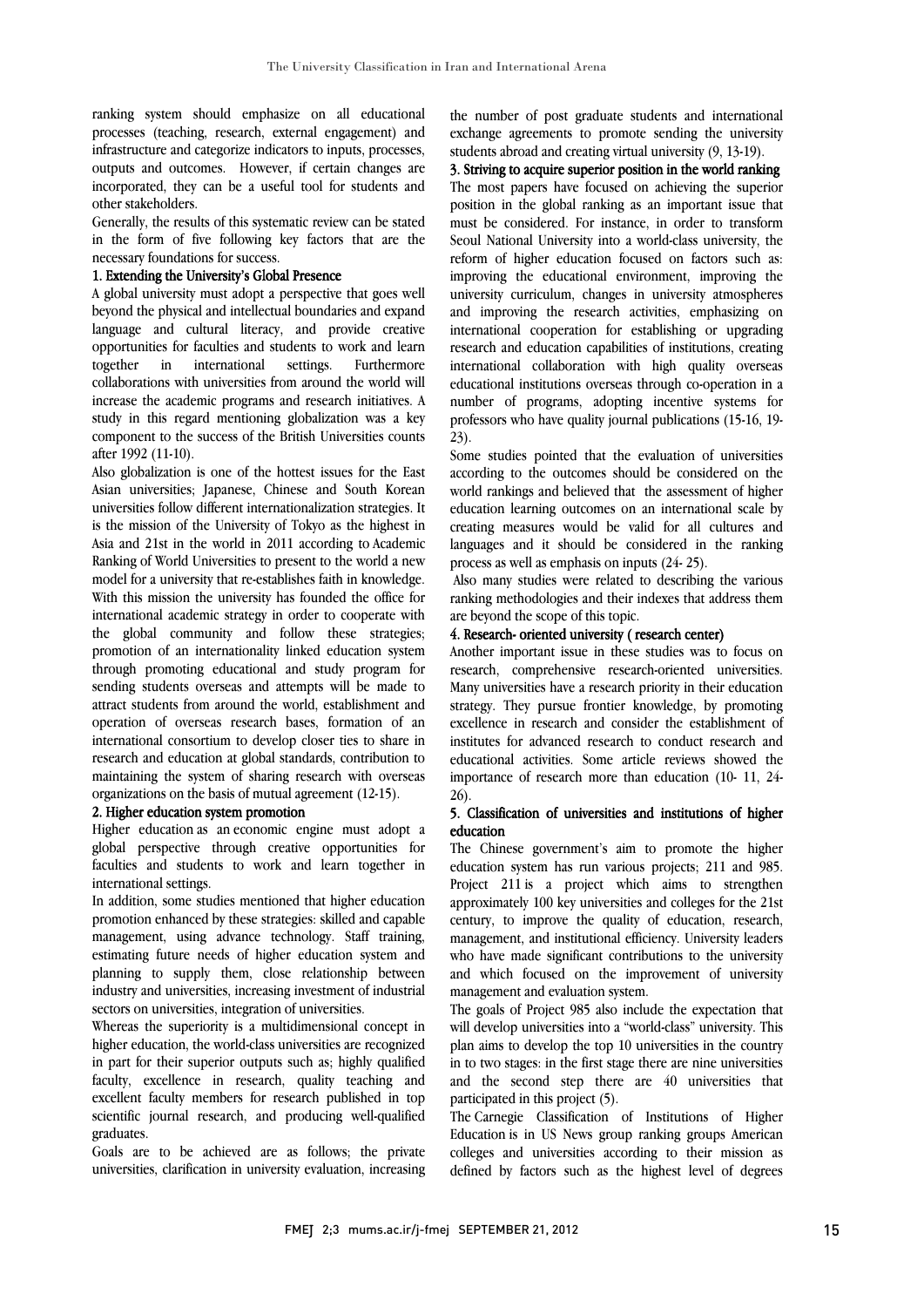conferred by discipline. Fifteen different levels of quality of inputs, process and outputs, and seven variables including: academic reputation, maintenance, faculty, student selectivity, financial resources, added value and contribution rates. Although the Carnegie categories developed for using a multi-measure research index to classify doctorategranting institutions but it's also used for some application programs in the United States (7- 9).

## **DISCUSSION**

The study aims to investigate the position of classification in international documents. Iran has launched a new classification system for the universities which is solely used in Iran and less can be seen in international arena. As in other countries the ranking category is used for this purpose. The evaluation and measuring performance of universities in the international arena should be considered as an important activity. There are so many criteria for universities rankings, most of them focused on research performance, and are not relevant to the educational performance and quality of learning and curriculum; these factors are not considered as important criteria in the university world rankings. Although, this method has been seen in a few ranking methods in the US and China concerning their universities missions, some countries have recognized a process for university classifications but there are not any clarified criteria for them which could be due to a distinct, exceptional, and challenging opportunity in a number of top universities with an international mission.

Regarding the importance of presence in international arena, some studies pointed to active marketing, focusing on opportunities, reforming educational policies, attracting the talented students, and university autonomy as the strategies which have to be adopted.

In the Health Comprehensive Plan, the presence in international arena is considered as a general aspect for achieving the health comprehensive goals. To achieve this important aim we need to do some activities such as standardization, promotion indicators of quality the same as global level, international interactions, improving the scientific authority and getting to the top of university ranking (10-11, 27).

Regarding the higher education promotion, capable and competent management system, using advanced and upgrading technology, privatization in higher education, clarification in evaluation of universities, closer relationship between industrial and universities are the main strategies for improving and promoting higher education system. Many of the above mentioned strategies are the findings of this systematic review; these strategies are based on the Health Comprehensive Plan as well (1, 9, 13- 19).

The mission of the most outstanding world universities is based on the importance of the development of the level of knowledge through improvement of student learning process, enhancement of education and research activities, benefitting their own country, origin, and the whole world of education and research activities results. Since the competitive environment among the top universities focuses on attracting the talented and capable students and excellent research, the ranking system in these countries is

#### stronger (30-28).

Acquisition of the superior position in the world ranking is a very important perspective for most countries. Some outstanding countries have followed many policies for gaining the superior position in the world ranking. These policies are; development of the international cooperation, exchanging faculty members and students, integration of university courses and improving the curriculum, founding the international offices and agencies, emphasis on outputs and university processes, reinforcing the infrastructure in middle education, and focusing on policy improvement. Our country's scientific comprehensive plan has been focusing on these policies as well (1, 15-16, 19- 23).

The reform of higher education focused on factors such as: improving the educational environment, improving the university curriculum, changes in university atmospheres and improving the research activities, emphasizing on international cooperation for establishing or upgrading research and education capabilities of institutions, creating international collaboration with high quality overseas educational institutions through co-operation in a number of programs, adopting incentive systems for professors who have quality journal publications (15-16, 19-23).

The results of this study showed, that the process of the conventional form of the classification in Iran has not been seen in other countries and has been replaced with the kind of ranking in other world universities in the national, original, or international levels. Usually, ranking is associated with classification and categorization such as; the Chinese university rankings based on the 211 and 985 Carnegie classification to another classification in order to promote higher education institutions in the United States. The methodologies used in these classifications are consistent with our country's scientific comprehensive plan  $(1, 5.6, 7.9).$ 

Also in the country's scientific comprehensive plan, the universities are divided into three categories: international, national, and regional and has emphasized on the specific missions based on countries basic needs and requirements.

As important tasks for the original universities, we can point to education and promotion of the capacities of human resources for growing and extending their talents and capacities. The national university is also obliged to provide the special educational needs and fundamental researches in the country. In addition, the transnational or international universities are required to do some activities that involve basic theories and hypothesis testing, the scientific leading flows and, provide patterns and synergy of modern methods and also international trading (1).

Research strategy has been followed and considered as a priority in many universities' education strategies as a key to success. They believed that the universities' senior managers should be institutionalized their research strategies and so established a steadiness between the teachers' activities in research and teaching. Investment, incentives for research, research funding, research establishment, the application of research results, the use of operational indicators for internal and external assessment is the most important activities in this regard.

The faculty members and researchers have a key role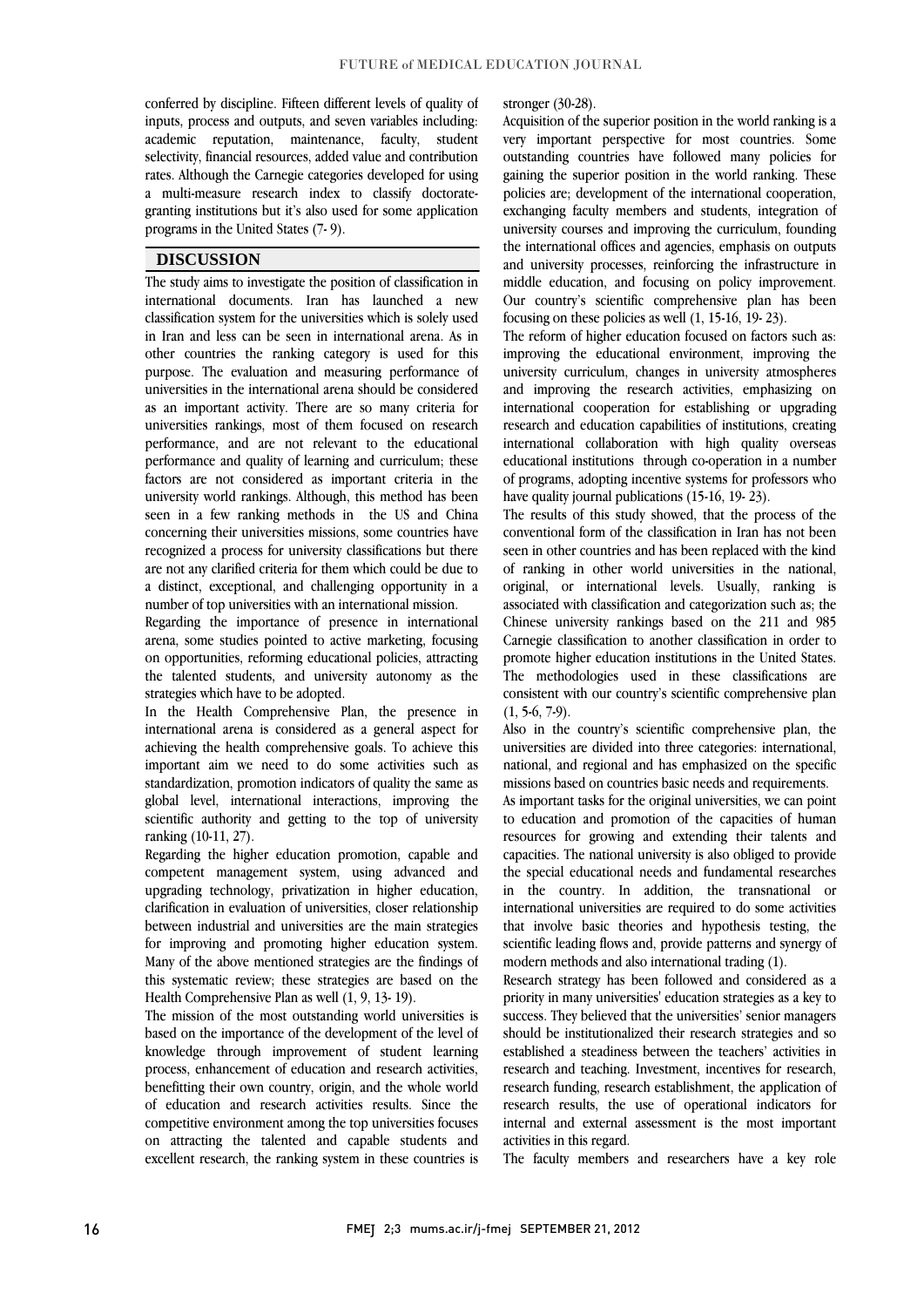amongst the important factors that could be enhanced and develop the scientific research and institutions' significant achievements in long term.

Therefore, the universities that attempt to attract, maintain and provide the necessary facilities for themselves can make themselves in line with the research institutions in developed countries and communicate with the other worldwide scientific communities (10-11, 24-26).

The most appropriate method in ranking of the higher education system is categorizing the educational departments in universities.

Besides, a perfectly ranking system should have a deep understanding of the characteristics of higher education and cultural requirements of the country (22,24).

After the Islamic Revolution in Iran, the higher education system has been experienced the main changes with Islamic orientation. Values and democracy have been associated with specialization. Several universities affiliated to the Ministry of Health and other ministries and organizations were founded. Nowadays, there are fifteen (50) universities and the Schools of Medical Sciences in many cities in Iran (3, 31).

Regarding the development of universities and higher education institutions, in order to compare the performance of infrastructure, reforming and improvement of the university organizations based on operational indicators, necessary motivation to improve the performance of universities they are classified in to levels two (2) and three (3). This classification system needs to be revised.

Besides, the integration of medical education with other health services in the Ministry of Health in Iran aims to achieve self-sufficiency in the field of medical education and fulfill the needs of the community health services, and train doctors and medical staff in a holistic and communityoriented education system (31).

Certainly, if we use the criteria and indices that are employed for university rankings and classification in other countries, we have to ignore the health services criteria. Thus, in order to achieve the goals of Vision 1404 better and more effectively, we need to define the well-matched criteria. These criteria must involve the health and treatment service indicators and also have to be in accordance with local conditions and cultural characteristics of the country. Indeed, we have to design a comprehensive ranking method that covers all the missions entrusted related to classification in universities of medical sciences. This method not only includes the criteria of teaching and research but also keeps with the indicators in the health and treatment services.

According to the results of this systematic review, for achieving the academic success, education, research, and improving higher education and acquisition the superior position in world ranking, particular attention should be paid to fundamental issues of development such as; planning, strengthening and expanding the academic and technologic international cooperation and adopting the efficient operational methods for progression in them. It should be considered ,as a pre-condition, to develop strategies and to compile flexible institutional policies for succeeding in the optimization of Higher Education,

development of local criteria and adapting them to suit local condition in community culture for fundamental classification.

Development of regional and international cooperation in higher education according to scientific capacities, and the comparative priority of the country can be leading to equitably development and improvement in scope of creativeness.

Thus, creating the research networks and providing necessary facilities for researchers, particular attention to the occurring changes in management of education, research and technology in worldwide universities and institutions, efforts should be made to strengthen international scientific relations in specialized fields of science and technology and international cooperation with the countries that have progressed towards science and technology according to international criteria and indicators.

Moreover, special support should be given to the promotion and development of studies and researches that realize and analyze rapid changes in science and technology; these are the success factors in the development (1,32).

The noteworthy limitations of this study are lack of documentation regarding the university classification and research in this area. Also, in this review the papers and documents have been in English. Certainly, there is a substantial literature in non-English language countries; because of some language limitations such data was beyond the scope of the current study. It's hoped, that this review causes the conduction of further studies in this regards, and leads to more attention to this considerable topic in Iran.

## **CONCLUSIONS**

It seems that the effectiveness of classification hasn't critically investigated the improvement of university management so far. There isn't a compatible relationship about the requirement and the methodology of classification between the scholars and also there aren't comprehensive and clarified criteria in this regard. On the other hand, leaving out it will lead to some problems in the process. Therefore, the first step is the explanation of the reasons and purpose of the university classifications for determining the objective criteria in the management of this process.

So, we must begin with precise plans, functional indices, clear, and consistent with the country's indigenous culture. According to the scientific comprehensive map of the country, the universities of medical sciences have been clustered based on three approaches; the use of provincial capacities, national division of labor, and geographical considerations. International documentation showed that most of universities compete on some cases such as size, scope and depth of research, extension of education, and levels of training. We should look at more indicators regarding the performance of the system in the new universities classification, integrated the native and national priorities with international priorities. Due to the fact, it seems that the available classification isn't based on the objective criteria. This required, changing identity in the scientific map of the country, and so universities should be converted to mission –oriented. In this regard we need to